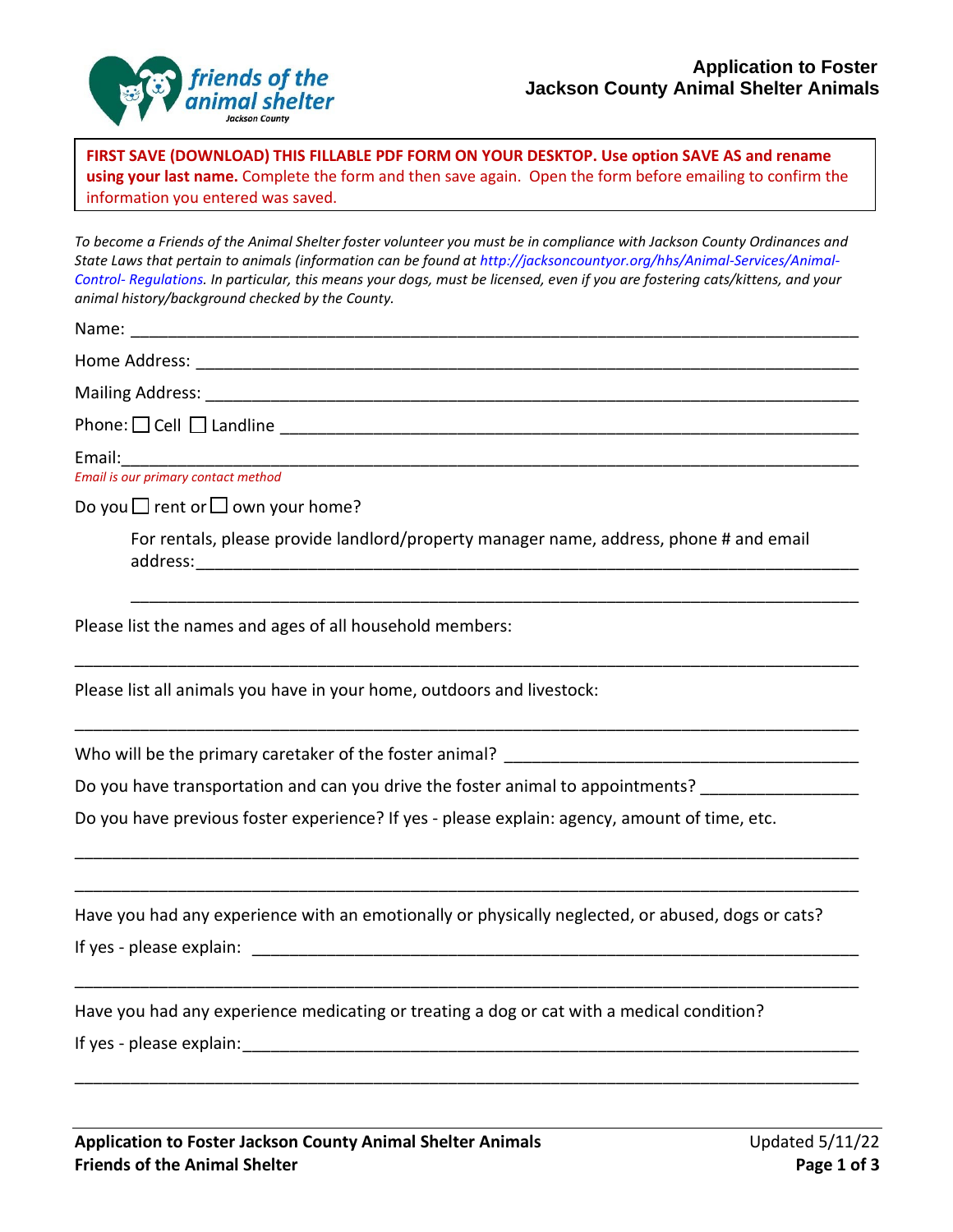

#### **DOG-SPECIFIC QUESTIONS**

## **What types of dogs are you interested in fostering?**

|                                                     | Dogs - small to medium<br>$\Box$ Dogs – medium to large<br>$\Box$ Dogs with medical needs                                                                                                                                                                                                                                                                                                                                                                              | Dogs who need training<br>Hospice dogs<br>Birthing dog                                                | $\Box$ Puppies with nursing mother<br>Puppies - bottle-fed<br>Puppies - weaned |  |  |  |  |
|-----------------------------------------------------|------------------------------------------------------------------------------------------------------------------------------------------------------------------------------------------------------------------------------------------------------------------------------------------------------------------------------------------------------------------------------------------------------------------------------------------------------------------------|-------------------------------------------------------------------------------------------------------|--------------------------------------------------------------------------------|--|--|--|--|
| $\Box$                                              | If you don't have a fenced yard, do you agree to keep your foster dog on leash at all times when<br>outside?<br>I agree to crate a dog, if recommended?<br>I agree NOT to take my foster dog to a dog park.<br>$\Box$ I agree NOT to allow my foster dog off-leash when outside and away from home.<br>$\Box$ I understand and agree to support a foster dog during the transition time needed to allow a dog from<br>the shelter to adjust to a new home environment. |                                                                                                       |                                                                                |  |  |  |  |
|                                                     | <b>CAT-SPECIFIC QUESTIONS</b>                                                                                                                                                                                                                                                                                                                                                                                                                                          |                                                                                                       |                                                                                |  |  |  |  |
| What types of cats are you interested in fostering? |                                                                                                                                                                                                                                                                                                                                                                                                                                                                        |                                                                                                       |                                                                                |  |  |  |  |
|                                                     |                                                                                                                                                                                                                                                                                                                                                                                                                                                                        |                                                                                                       |                                                                                |  |  |  |  |
|                                                     | Adult cats<br>Cats with medical needs                                                                                                                                                                                                                                                                                                                                                                                                                                  | Birthing cat<br>Kittens with nursing mother                                                           | Kittens-bottle-fed<br>Kittens - weaned                                         |  |  |  |  |
|                                                     | health monitoring required) $\Box$ Yes $\Box$ No                                                                                                                                                                                                                                                                                                                                                                                                                       | Do you have experience caring for bottle babies? (0 - 4 weeks old, feedings every 2-4 hours, constant |                                                                                |  |  |  |  |
|                                                     | home, if necessary? $\Box$ Yes $\Box$ No                                                                                                                                                                                                                                                                                                                                                                                                                               | Do you have a room in your home where foster cats or kittens can be separated from other pets in the  |                                                                                |  |  |  |  |

*Please note that the Jackson County Animal Shelter and Friends of the Animal Shelter pays for all medical and spay/neuter expenses. Food and litter can be provided, when available. Expenses can be reimbursed for food and litter upon request to Friends of the Animal Shelter, with receipts.*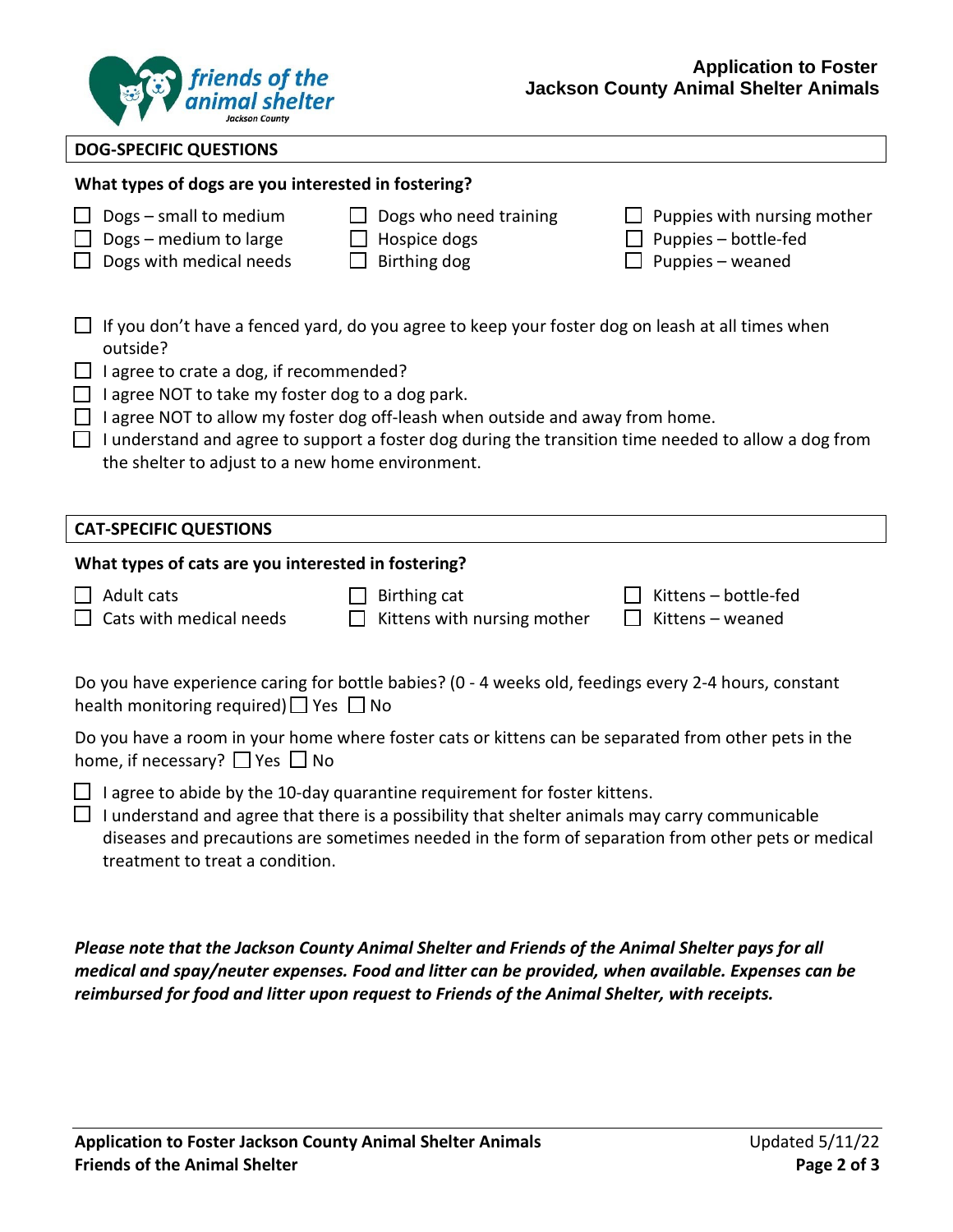

All animals in foster care are the property of Jackson County Animal Services and are subject to all applicable Jackson County Animal Services policies, rules and restrictions.

Jackson County Animal Services reserves the right to perform home checks in order to ensure that foster animals are being adequately and appropriately cared for. If a foster care provider refuses to return a foster animal for any reason upon request by JCAS staff, or has improperly transferred an animal to another individual or entity, the foster care provider will be permanently removed from the foster program and Jackson County Animal Services may initiate appropriate legal action in order to secure the return of the animal.

*I have read the above information and have answered the questions truthfully and completely. I understand that until all requirements for fostering have been completed, I am not approved to foster animals for the Jackson County Animal Shelter and Friends of the Animal Shelter.*

| Signature:  |  |
|-------------|--|
| Print Name: |  |
| Date:       |  |

**How to Submit Foster Application to Friends of the Animal Shelter:**

#### **Email to:**

For Dogs: fotas@fotas.org **AND** foster-dog-coordinator@fotas.org

- For Cats: fotas@fotas.org **AND** foster-cat-coordinator@fotas.org
- For both: fotas@fotas.org, foster-dog-coordinator@fotas.org **AND** foster-cat-coordinator@fotas.org

#### **OR**

## **Mail to:**

Friends of the Animal Shelter Foster Program, PO Box 1013, Phoenix, OR 97535

## **Friends of the Animal Shelter**

**DOG Foster Program Coordinators: Joan & Michelle •** foster-dog-coordinator@fotas.org

**CAT Foster Program Coordinator: Terri •** foster-cat-coordinator@fotas.org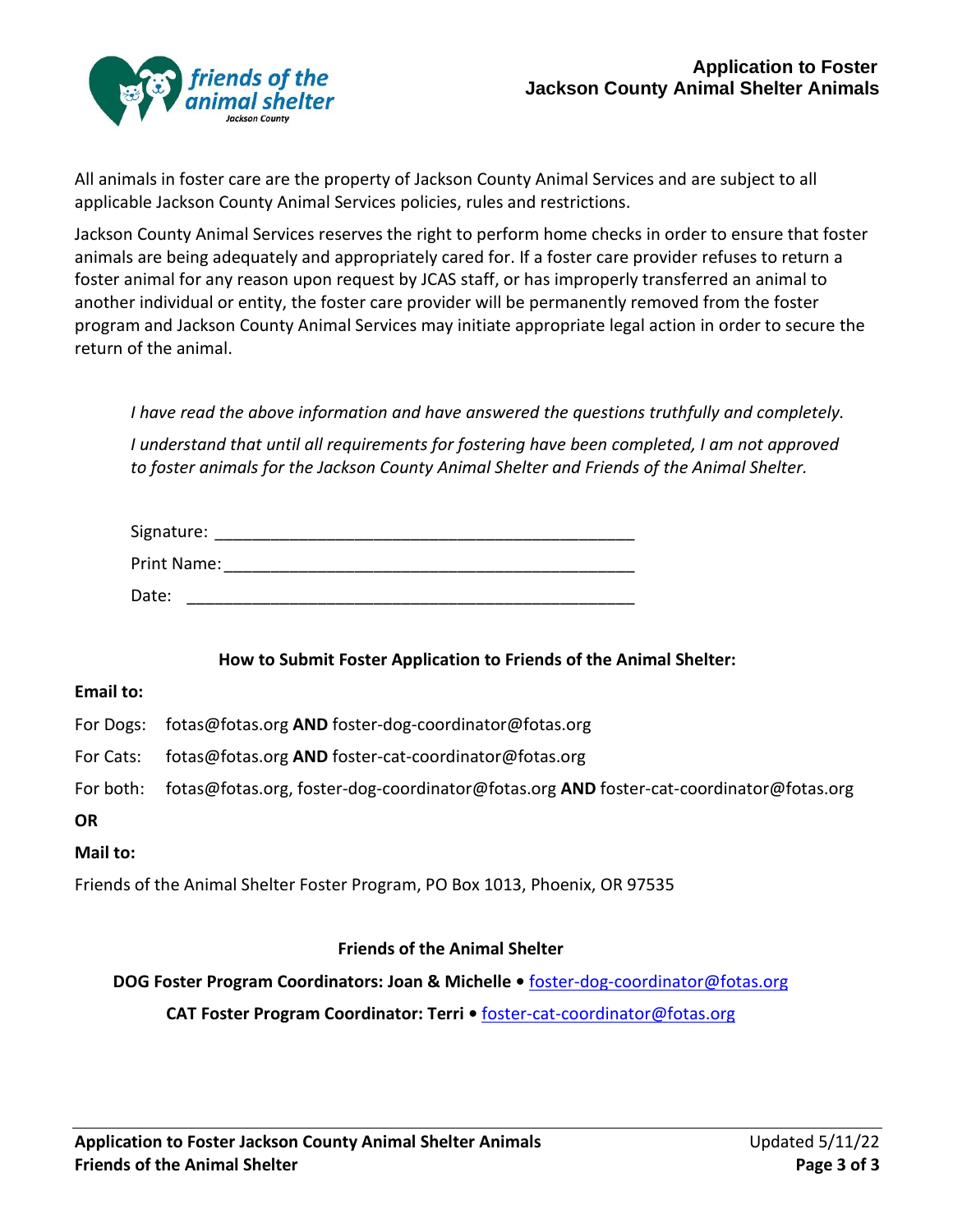## **Jackson County Release**

|                                                                                                                                                                                                                                                                                                                                                                                                                                                                                                                                                                                                                                         |                           |       | Age   |  |  |  |
|-----------------------------------------------------------------------------------------------------------------------------------------------------------------------------------------------------------------------------------------------------------------------------------------------------------------------------------------------------------------------------------------------------------------------------------------------------------------------------------------------------------------------------------------------------------------------------------------------------------------------------------------|---------------------------|-------|-------|--|--|--|
| <b>Street Address</b>                                                                                                                                                                                                                                                                                                                                                                                                                                                                                                                                                                                                                   | City                      | State | Zip   |  |  |  |
|                                                                                                                                                                                                                                                                                                                                                                                                                                                                                                                                                                                                                                         |                           |       |       |  |  |  |
|                                                                                                                                                                                                                                                                                                                                                                                                                                                                                                                                                                                                                                         |                           |       | Phone |  |  |  |
| Do you have health insurance?                                                                                                                                                                                                                                                                                                                                                                                                                                                                                                                                                                                                           | Yes<br><b>No</b>          |       |       |  |  |  |
|                                                                                                                                                                                                                                                                                                                                                                                                                                                                                                                                                                                                                                         |                           |       |       |  |  |  |
| Will you drive as part of your volunteer work? $\parallel$ Yes $\parallel$ No If yes, please provide:                                                                                                                                                                                                                                                                                                                                                                                                                                                                                                                                   |                           |       |       |  |  |  |
|                                                                                                                                                                                                                                                                                                                                                                                                                                                                                                                                                                                                                                         |                           |       |       |  |  |  |
|                                                                                                                                                                                                                                                                                                                                                                                                                                                                                                                                                                                                                                         |                           |       |       |  |  |  |
| I understand that if I use my personal automobile in volunteer service, I will keep automobile liability<br>insurance in effect equal to the minimum limits required by the State of Oregon and that my<br>personal insurance will be my primary insurance coverage.                                                                                                                                                                                                                                                                                                                                                                    | <b>Release for Adults</b> |       |       |  |  |  |
| In consideration of acceptance into a Jackson County volunteer program or activity, I hereby RELEASE<br>Jackson County and its officials, agents, and employees of the County (collectively, the "Jackson<br>County") from liability for any NEGLIGENCE of Jackson County or other participants, harm, injury,<br>medical or other expenses, or damage which I or my minor children may suffer while participating in<br>the program/event. This includes ALL RISKS that are connected with this activity whether foreseen<br>$\alpha$ unforeseen. I am aware that potentially dangerous conditions exist, including but not limited to |                           |       |       |  |  |  |

 $\mathfrak m$ ior eseen. I am aware that potentially dangerous conditions exist, including but not limited to  $\mathfrak m$ slippery pavement, debris, infections, and other materials/hazards. I have satisfied myself that the risk of harm from participating in these activities is acceptable. I agree that Jackson County has no way of knowing my current state of health, and I alone am responsible for judging my physical ability. I have also satisfied myself that I am physically able to undertake and complete this activity. I understand and acknowledge that Jackson County is not responsible for any injuries, damages of sickness that may result from my participation in these activities, and I understand that I would not be allowed to participate in the activities if I did not execute the RELEASE.

I agree to hold Jackson County and its agents, officials and employees harmless from any damage to persons or property, resulting from my actions or the actions of my children.

I am of lawful age and legally competent to sign this RELEASE for myself and/or on behalf of the participant.

I understand the terms and signed this RELEASE as my own free act.

I HAVE FULLY INFORMED MYSELF OF THE CONTENT OF THIE RELEASE BY READING IT BEFORE SIGNING. I REALIZE THAT BY SIGNING THIS DOCUMENT, I AM GIVING UP LEGAL RIGHTS TO WHICH I MAY BE ENTITLED.

Signed \_\_\_\_\_\_\_\_\_\_\_\_\_\_\_\_\_\_\_\_\_\_\_\_\_\_\_\_\_\_\_\_\_\_\_\_\_\_\_\_\_\_\_\_\_\_\_\_\_\_\_\_\_\_\_\_\_\_\_\_\_ Date \_\_\_\_\_\_\_\_\_\_\_\_\_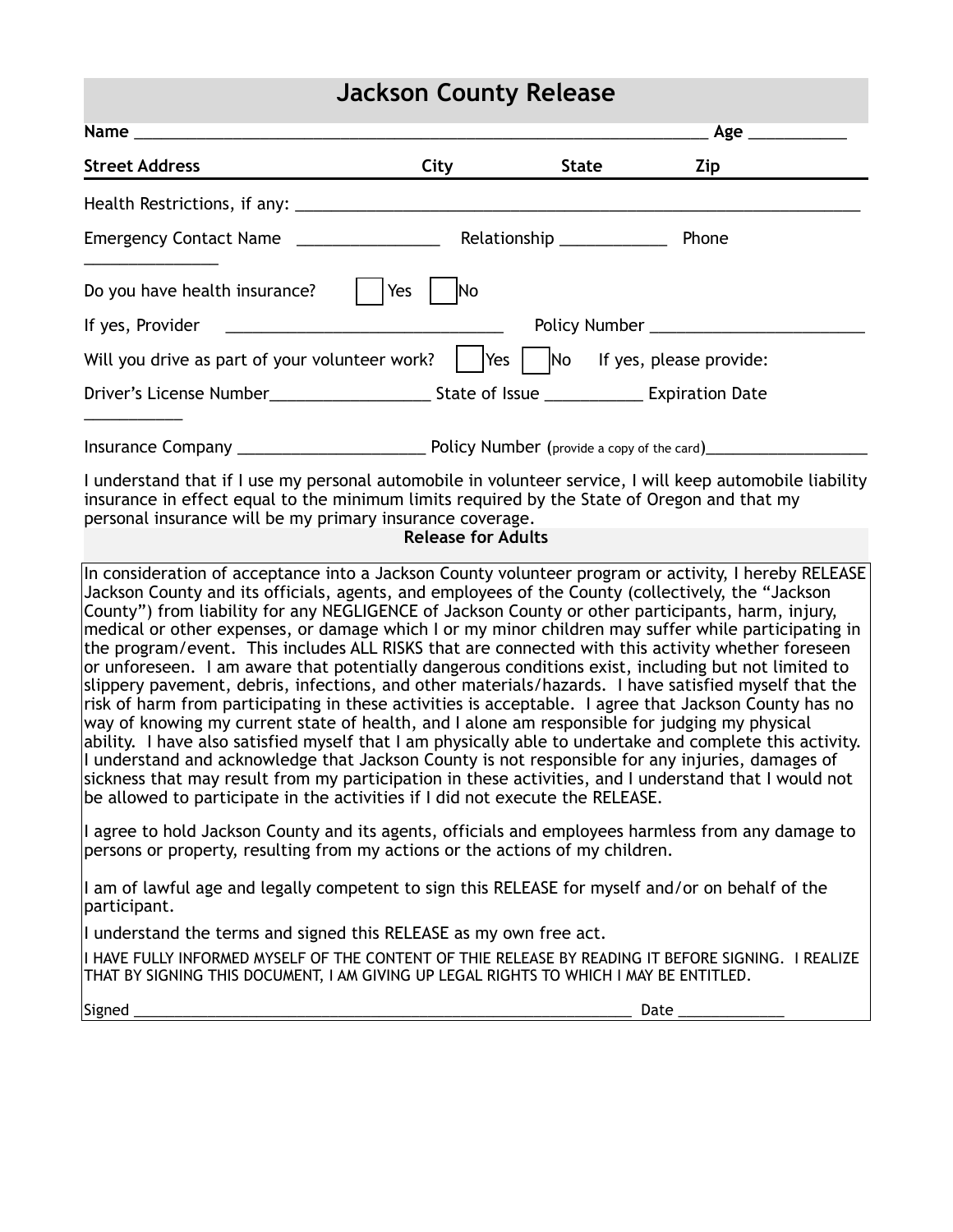## **Release for Minor Youths**

Youth Name (Please Print) **We are all the set of the set of the set of the set of the set of the set of the set o** 

In consideration of being allowed to participate in above referenced program/event:

I, (Adult Name) \_\_\_\_\_\_\_\_\_\_\_\_\_\_\_\_\_\_\_\_\_\_\_\_\_\_\_ (PLEASE PRINT) am the custodial parent or legal guardian of the minor youth named above, who wishes to participate in a Jackson County volunteer program or activity. I execute this RELEASE on my own behalf and on behalf of the minor youth, and I am a competent adult. I understand and am satisfied with the nature of the volunteer activities that will take place, and consent to my child's participation. I understand and agree that my child will be acting as a volunteer, and that Jackson County its officials, officers, agents, and employees of the County (collectively, the "Jackson County") will not be responsible for any damages, injuries or sickness that may result to him/her, including those caused by NEGLIGENCE of Jackson County or other participants in the program. The volunteer activities in which my child will participate may involve risks described below, and I have satisfied myself that my child should participate in these volunteer activities even though these risks exist. I hereby RELEASE Jackson County from any and all claims for any NEGLIGENCE of Jackson County or other participants, damages, injuries and sickness, which may arise as a result of my child's participation volunteer activities.

I am aware that potentially dangerous conditions exist, including but not limited to slippery pavement, debris, infections, and other materials/hazards. I have satisfied myself that the risk of harm from participating in these activities is acceptable. I have also satisfied myself that my child is physically able to undertake and complete this activity. I understand and acknowledge that the Jackson County is not responsible for any injuries, damages or sickness that may result from my participation in these activities, and I understand that my child would not be allowed to participate in the activities if I did not execute this consent and release.

I HAVE FULLY INFORMED MYSELF OF THE CONTENTS OF THIS RELEASE BY READING IT BEFORE SIGNING. I REALIZE THAT BY SIGNING THIS DOCUMENT, I AM GIVING UP LEGAL RIGHTS TO WHICH I OR THE MINOR YOUTH MAY BE ENTITLED.

Signed \_\_\_\_\_\_\_\_\_\_\_\_\_\_\_\_\_\_\_\_\_\_\_\_\_\_\_\_\_\_\_\_\_\_\_\_\_\_\_\_\_\_\_\_ Date \_\_\_\_\_\_\_\_\_\_\_\_\_\_\_\_\_\_\_\_

**\_\_\_\_\_**

**Location:** Jackson County Animal Shelter 5595 S Pacific Hwy Phoenix, OR 97535

**Assignment:** Shelter Volunteer **Shelter Manager**: Barbara Talbert

**\_\_\_\_\_\_\_\_\_\_\_\_\_\_\_\_\_\_\_\_\_\_\_\_\_\_\_\_\_\_\_\_\_\_\_\_\_\_\_\_\_\_\_\_\_\_\_\_\_\_\_\_\_\_\_\_\_\_\_\_\_\_\_\_\_\_\_\_\_\_\_\_\_\_\_\_\_\_**